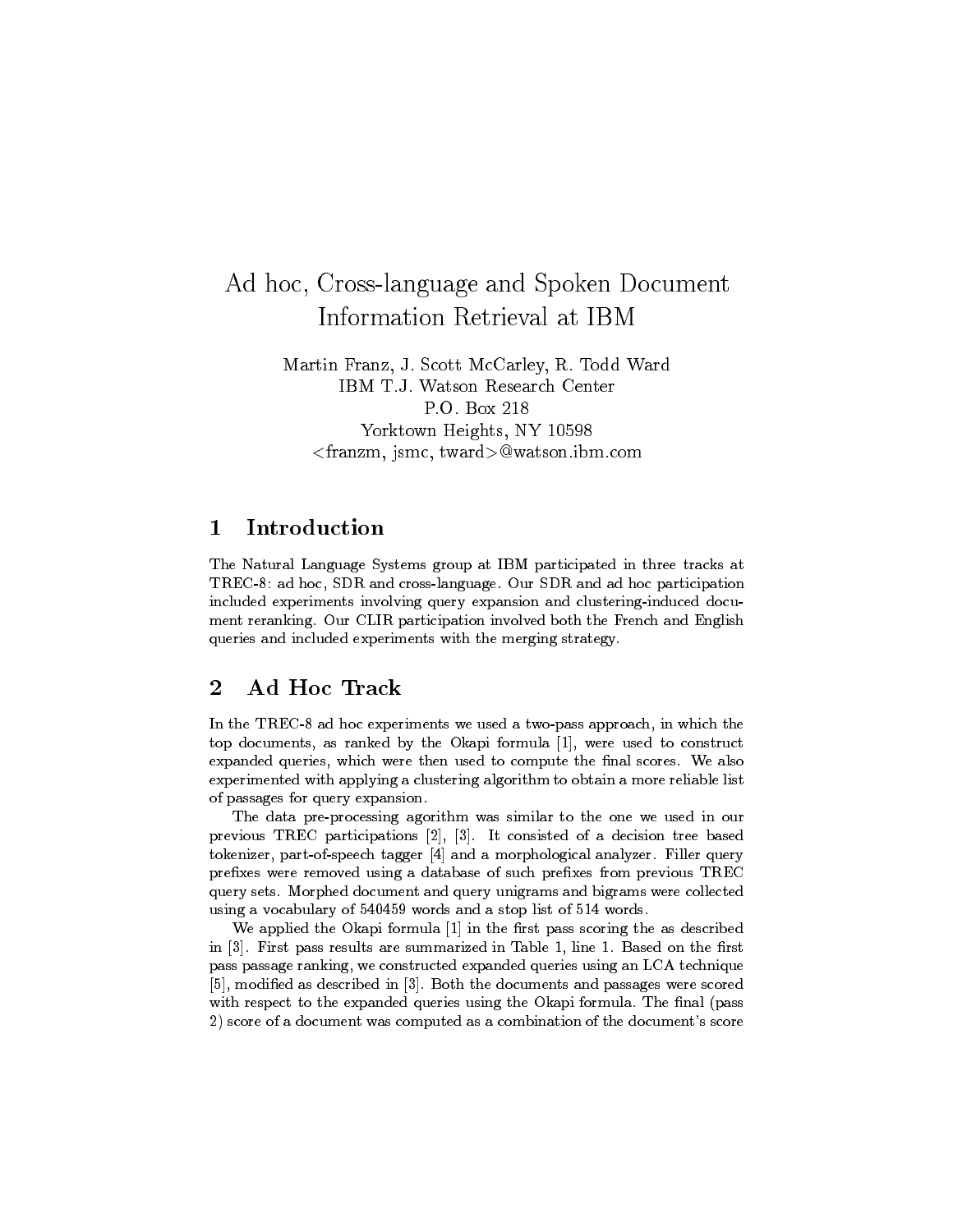| title |                                                                          | description |          | $title + description$ |                |
|-------|--------------------------------------------------------------------------|-------------|----------|-----------------------|----------------|
| AveP  | P <sub>20</sub>                                                          | AveP        | $P_{20}$ | AveP                  | $\mathsf{P}20$ |
|       | $\overline{pass1}$   0.2480   0.4010   0.2241   0.3760   0.2613   0.4270 |             |          |                       |                |
|       | pass2   0.2784   0.4090   0.2531   0.3950   0.3005   0.4500              |             |          |                       |                |

Table 1: Ad hoc retrieval results, automatic.

|                   | passage                 |        | document |                 |
|-------------------|-------------------------|--------|----------|-----------------|
|                   | P <sub>20</sub><br>AveP |        | AveP     | P <sub>20</sub> |
| baseline TREC-7   | 0.2032                  | 0.3490 | 0.2140   | 0.3820          |
| clustering TREC-7 | 0.2091                  | 0.3630 | 0.2154   | 0.3920          |
| baseline TREC-8   | 0.2480                  | 0.3980 | 0.2481   | 0.3970          |
| clustering TREC-8 | 0.2507                  | 0.3910 | 0.2491   | 0.3950          |

Table 2: The effect of document clustering on selecting passages for query expansion, description query fields.

and the score of its highest ranking passage. Second pass results are shown in Table 1, line 2.

We also experimented with a clustering algorithm used to augment the list of passages used for query expansion, attempting to reduce the influence of the passages that rank high in the first pass scoring, but have little in common with the rest of the high ranking passages. In this experiment, we clustered the list of top 1000 passages from the first pass using a technique described in  $[7]$  and  $[8]$ . The clustering algorithm operates by reading a sequence of documents, in our case a list of passages sorted by their scores in decreasing order, and making a decision for each document either to add it to one of the existing clusters (with or without updating the cluster's prole), or to start a new cluster. After clustering the top 1000 passages, we constructed the lists of passages to be used for query expansion by selecting first the passages in the cluster created as the first and continuing by adding passages from the clusters created later, until we reached the limit of 100 pasages. Table 2 summarizes the results of the clustering experiments for both document- and passage- based second pass scoring. We used the clustering technique for our query description field based run only.

#### 3 Spoken Document Retrieval Track 3

Our participation in the SDR track consisted of the reference (R1) and baseline (B1) runs. The text pre-processing and scoring techniques in our SDR experi ments were based on those applied in our ad hoc entry and described in section 2. Bigram counts were collected for non-stop word pairs including pairs separated by a stop word. The number of top scoring documents used for query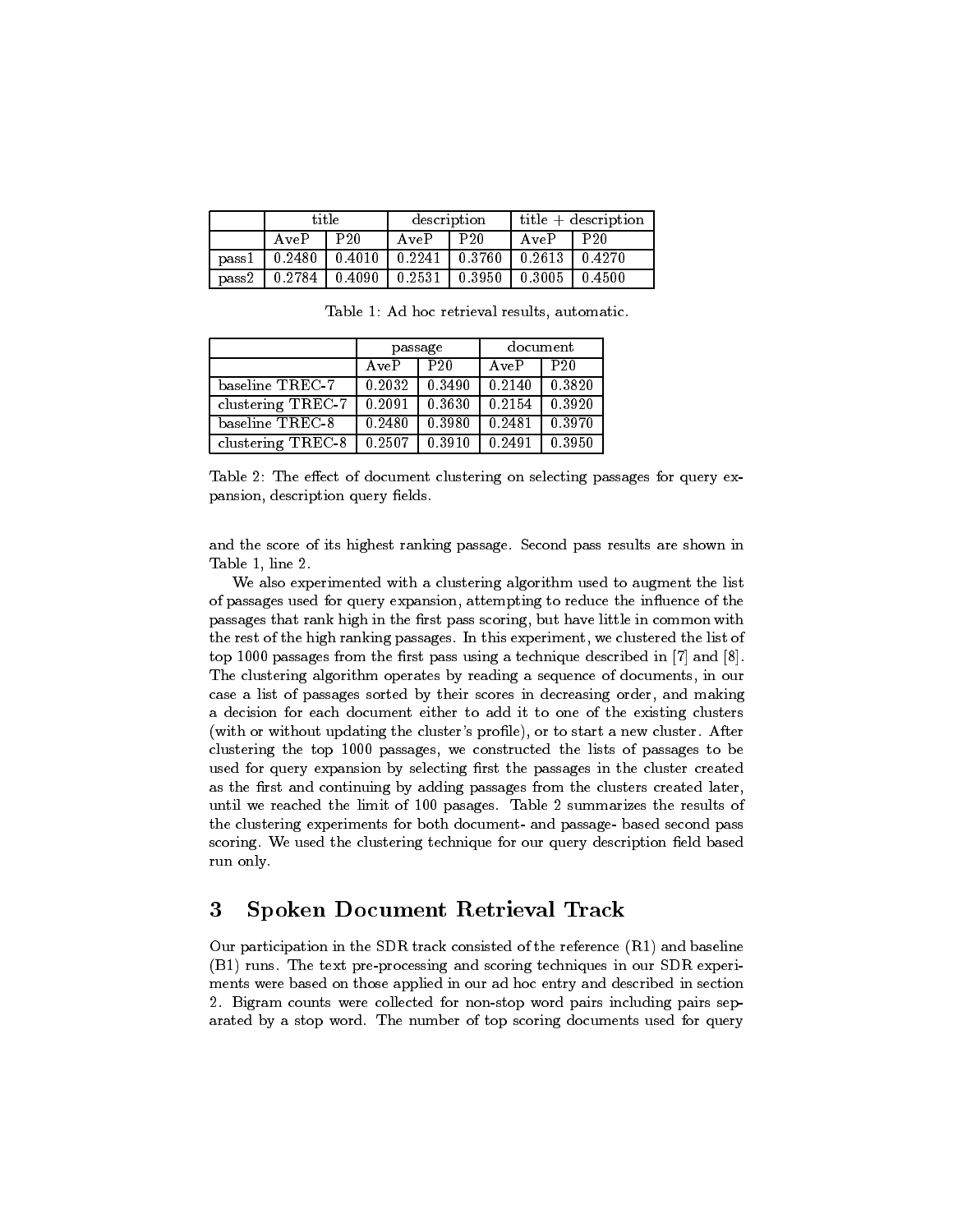|                | reference $(R1)$ |                                     | baseline (B1)           |                 |
|----------------|------------------|-------------------------------------|-------------------------|-----------------|
|                | P20<br>AveP      |                                     | AveP                    | P <sub>20</sub> |
| $_{\rm pass1}$ |                  | $0.4154 \pm 0.3940$                 | $\pm 0.3690 \pm 0.3660$ |                 |
| $_{\rm pass2}$ |                  | $0.4894$   0.4530   0.4669   0.4470 |                         |                 |

Table 3: Spoken document retrieval results.

expansion was reduced to 60 to adjust for smaller size of the database.

We also tried applying a translation model to reduce the impact of speech recognition errors on the performance of the information retrieval system. In this view, there are two languages: the corpus of automatically transcribed data is considered to be one language of a parallel corpus, and a separately available corpus of manual transcriptions (of the same broadcast stories) is considered to be a separate language in a parallel corpus. Then retrieval of automatic transcriptions of broadcast news is considered to be a problem in cross-language information retrieval, since the queries (being free of speech recognition errors) more closely resemble the manual transcriptions. We then trained a statistical machine translation model of the type described in [9] to translate the documents from the language of automatically transcribed data into the language of handtranscribed data. The test corpus was processed with this translation model, correcting some of the recognition errors and establishing cleaner text features to be used by the information retrieval system.

The training data was extracted from the January '98 part of the TDT2 corpus [7], which predates the SDR corpus. For the purpose of building the translation model, the output of the BBN speech recognizer served as the source language, close-captioning/manual transcripts being used as the target language. We aligned the source and target data sets at the level of sentences to form a parallel corpus. The translation model was trained on morphed representation of the corpus. We emphasize that manual transcriptions were used only in the training, not in the decoding phase.

Having trained the translation model, we applied it to translate the data produced by the BBN recognizer. Both the original and translated databases were indexed and scored separately with respect to the evaluation queries. We computed the final document scores as a linear combination of the scores of original and translated versions of the individual documents. Fig. 1 contains the average precision values for various relative weight combinations, showing a minor improvement achieved by incorporating a translation model in the system. The results of our SDR runs based on topics 74 to 123 are summarized in Table  $\mathcal{R}$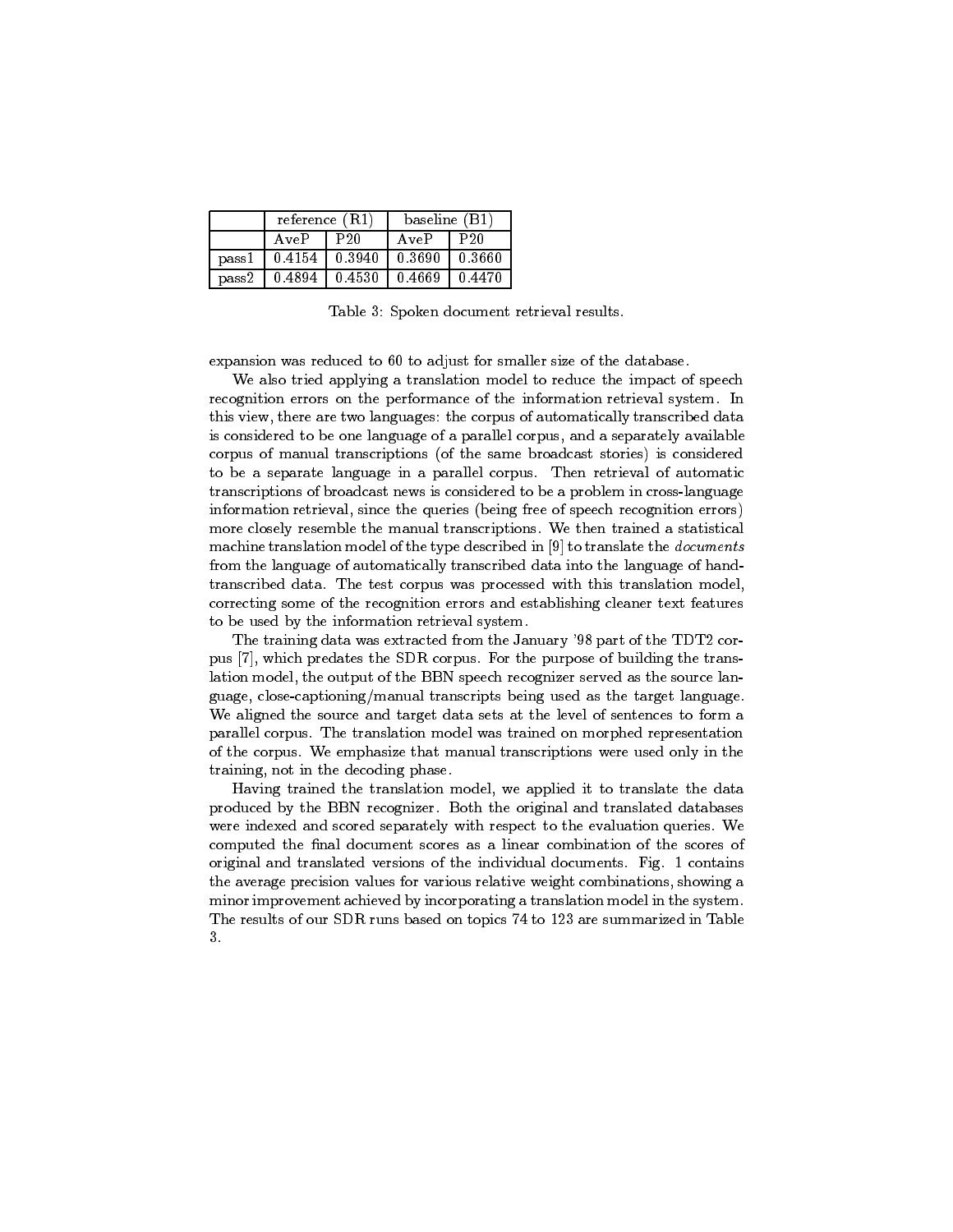

Figure 1: Combining the results based on ASR and translated data

#### 4 Cross-language Track  $\overline{4}$

### 4.1 Introduction

IBM's participation in the cross-language track at TREC-7 involved experiments with all four document languages : English, French, German, and Italian, and two of the query languages. Two experiments (ibmcl8ea and ibmcl8ec) were submitted based on the English queries, and two experiments  $(ibmcl8fa$  and  $ibmcl8fc$ ) were based on the French queries. Our system is a composite system: we do initial retrievals for each language pair of interest, and then we merge the appropriate runs. The two experiments for each query language differed only in the merging strategy, not in the initial retrievals. The techniques studied here would also have been applicable to other query languages. All four runs used the long form of the queries. ("Long" queries used all three fields,  $\langle$ Title $\rangle$ , <Description>, and <Narrative>.) All query processing was fully automatic. We varied our strategy somewhat between the French and English query experiments. An important theme of our experiments has been that the widely varying availability and quality of bilingual resources (parallel and comparable corpora) requires that IR systems vary their strategy between language pairs accordingly. A second unifying theme of these experiments is the extensive use of statistical methods, reflecting the long history of statistical approaches to machine translation in our group. [6] In fact, all bilingual dictionaries and translation models used in these runs were learned automatically from corpora.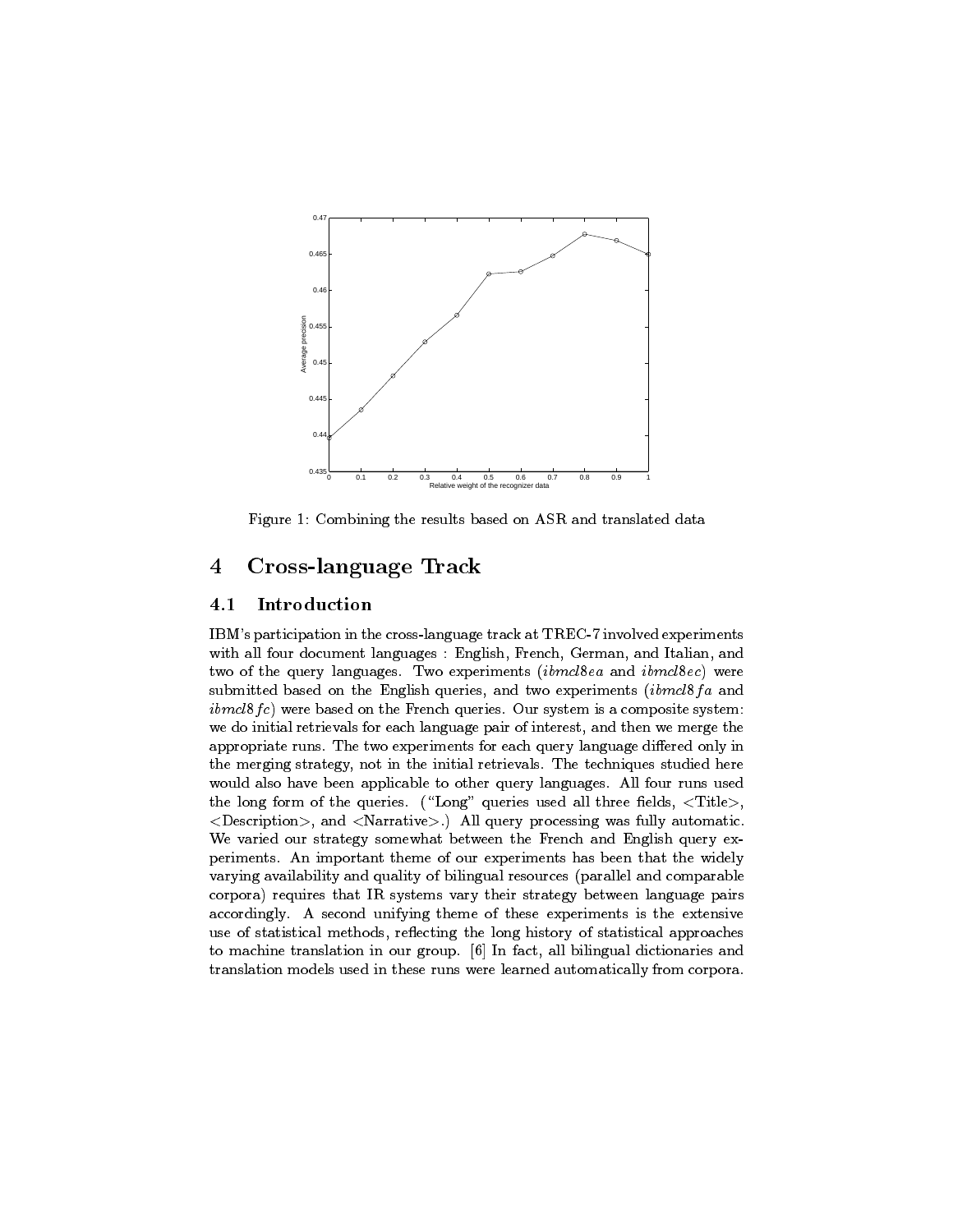#### 5 System Description  $\overline{5}$

IBM's multilingual retrieval system is a composite system: a ranked list of potentially relevant documents is retrieved separately in each document language, and then these lists are merged. Because of the available bilingual resoures, the retrieval engines associated with each language pair vary somewhat between langauge pairs. The  $EqFd$  is a hybrid query-translation document translation retrieval system, as described in [10], using the statistical machine translation algorithm described in [9]. Both the English $\Rightarrow$  French query translation and the French $\Rightarrow$  English document translation were trained from a parallel corpus (the Canadian Hansards.) The  $F qE d$  retrieval system is identical, except for the interchange of French and English. The  $F qGd$  system is also a hybrid query-translation document-translation IR systems, but the underlying French $\Rightarrow$  German and German $\Rightarrow$  French statistical translation models are trained from a comparable corpus (the SDA newswire itself), not a parallel corpus. The alignment of the comparable corpus was described in  $[3]$ . The  $FqId$ system is identical. The  $E qGd$  system is implemented using French as pivot language: we use the  $EqFd$  system to retrieve French documents, automatically constructed a French query from these documents, and then use the  $F qGd$  to retrieve German documents based on the artificial French query, as described in [3].

#### 6 Results by Language Pairs 6

Because the IBM multilingual retrieval system is a composite system, it is important to observe individual aspects of our system's performance separately prior to merging. The most important aspects are the performance on the eight language pairs (systems for both French and English queries were submitted.) Results by query language and document language are shown in Tables 5. We also contrast the performance of the English query and French query systems on individual queries in the scatterplot in Fig. 2. Finally, we also contrast our systems performance on two subsets of the queries, which will have important consequences in the final merging. In analyzing the results of TREC-7, we noted that a signicant fraction of the queries concern local European events, and these events are under-reported in the AP newswire. Furthermore, these queries can be automatically recognized, with reasonable reliability, by whether they specifically mention the name of a European country. This effect is shown in table 4 in which we denote the set of queries mentioning a European country E and the remainder of the queries nE. The same queries were identied as a mentioning a European country in both the English-query and French-query experiments, although this need not have been the case if the human translations of the provided queries had been looser. We suspect that this effect also correlates with the country in which the query was originally constructed, but we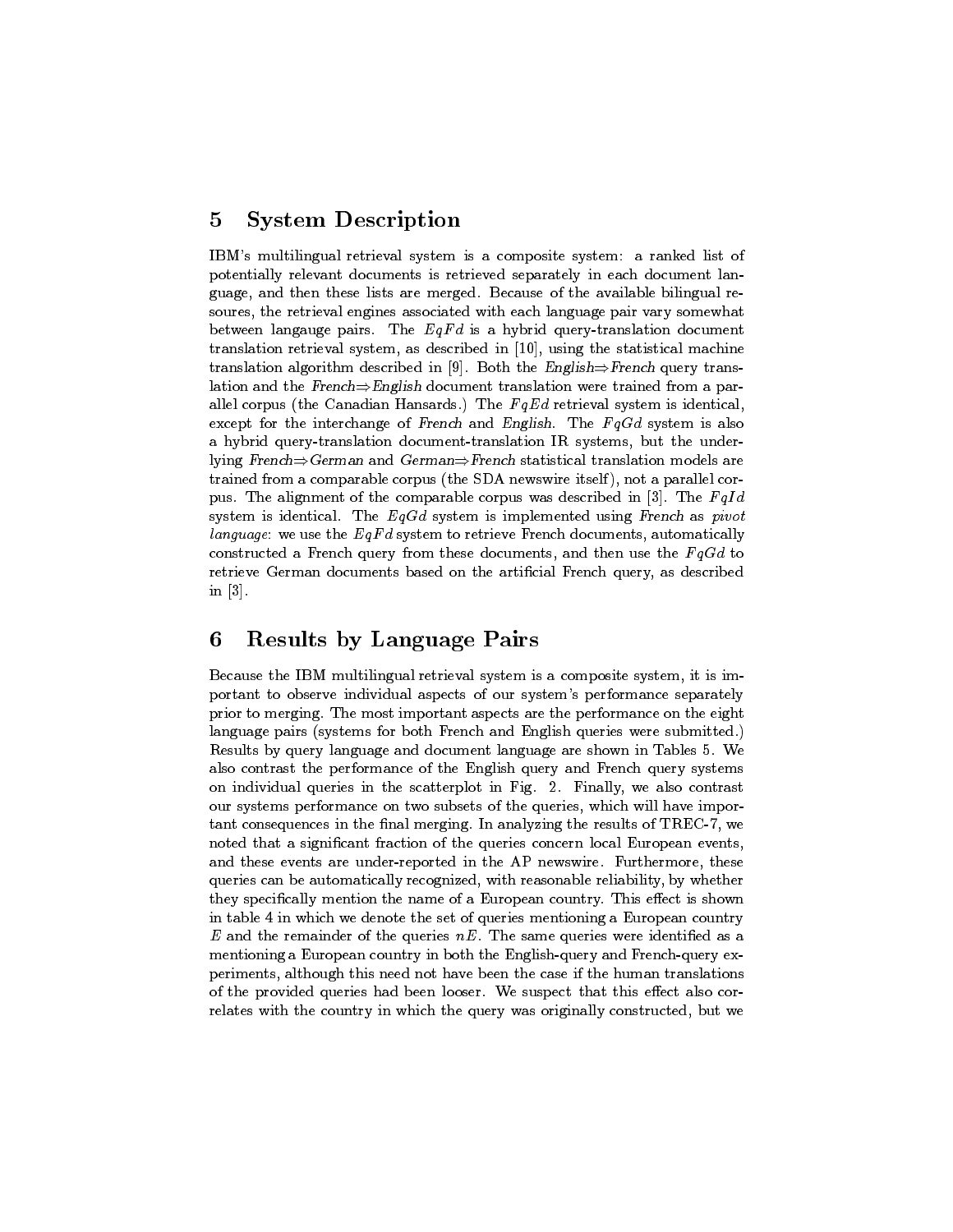| document language | E                 | $\ln E$ | total |
|-------------------|-------------------|---------|-------|
| English           | $(14.6\%)$<br>140 | 816     | 956   |
| French            | $192(33.2\%)$     | 386     | 578   |
| German            | $327(45.6\%)$     | 390     | 717   |
| Italian           | $51(30.0\%)$      | 119     | 170   |

Table 4: Number of relevant documents by document language and query subset

| document language | $\rm Fr)$<br>AveP | $P_{20}$ | [Eng.]<br>AveP | P <sub>20</sub> |
|-------------------|-------------------|----------|----------------|-----------------|
| English           | 0.2952            | 0.3357   | 0.3049         | 0.3375          |
| French            | 0.4706            | 0.3857   | 0.4186         | 0.3804          |
| German            | 0.3142            | 0.3268   | 0.2559         | 0.2839          |
| Italian           | 0.2788            | 0.1357   | 0.2221         | 0.1357          |

|  |  | Table 5: Results by language pair |  |
|--|--|-----------------------------------|--|
|  |  |                                   |  |

have not attempted to guess which queries were constructed in which countries.

## 7 Importance of Merging

Our merging strategy is to estimate the probability of relevance  $p$  of each document as a function  $p(R, l_d, q)$  of the rank R that the document is retrieved by the systems for document language  $l_d$ , and also to allow this probability to depend upon features of the query q. The merging strategy as we formulate it here applies only to the merging of disjoint sets of documents. We have observed that the average precision at given rank  $R$  of information retrieval system is an approximately linear function of  $log(R)$  and we can use this linearity to form a two-parameter estimate of  $p$  for that system and set of queries  $[3]$ . We have a different estimate of  $p$  for each language pair. We also have a separate estimate for the query subsets  $E$  and  $nE$  (queries mentioning a European countries, and those that do not, respectively) and we find that this results in a slight improvement in performance over the single estimate for all queries. This strategy makes only the shallowest use of information about the query and the docu ments and it retrieves: other information, such as the IR engine's score of the document with respect to the query has not proven beneficial. Since the average precisions for this year's queries are signicantly lower than last year's, we can test the sensitivity of the overall average precision to the parameterization of the merging strategy by tuning our merging strategy to this year's queries. We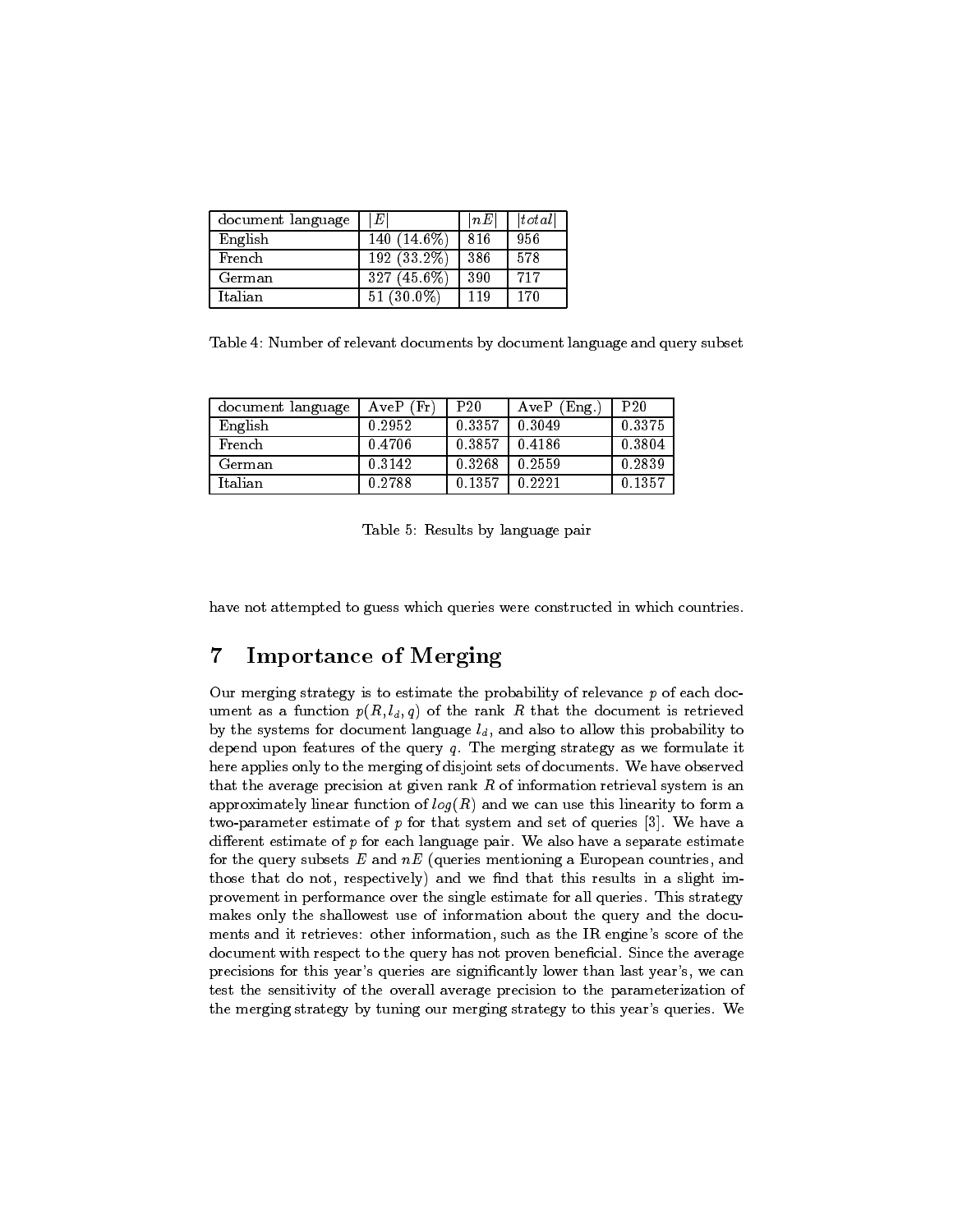| query language | submission | merging        | AveP   |
|----------------|------------|----------------|--------|
| French         | ibmc18fa   | $p(R, l_d, q)$ | 0.2613 |
| French         | ibmel8fc   | $p(R, l_d)$    | 0.2600 |
| English        | ibmcl8ea   | $p(R, l_d, q)$ | 0.2559 |
| English        | ibmcl8ec   | $R, l_d)$      | 0.2515 |

Table 6: Results by merging strategy



Figure 2: Scatterplot of average precision on English queries vs. French queries

find an approximate 10% improvement (average precision  $= 0.2803$  on French queries.) These results are shown in Table 7.

### 8 Acknowlegments

This work is supported by NIST grant no. 70NANB5H1174.

### References

[1] S.E. Robertson, S. Walker, S. Jones, M.M. Hancock-Beaulieu, M. Gatford, "Okapi at TREC-3" in Proceedings of the Third Text REtrieval Conference (TREC-3) ed. by D.K. Harman. NIST Special Publication 500-225, 1995.